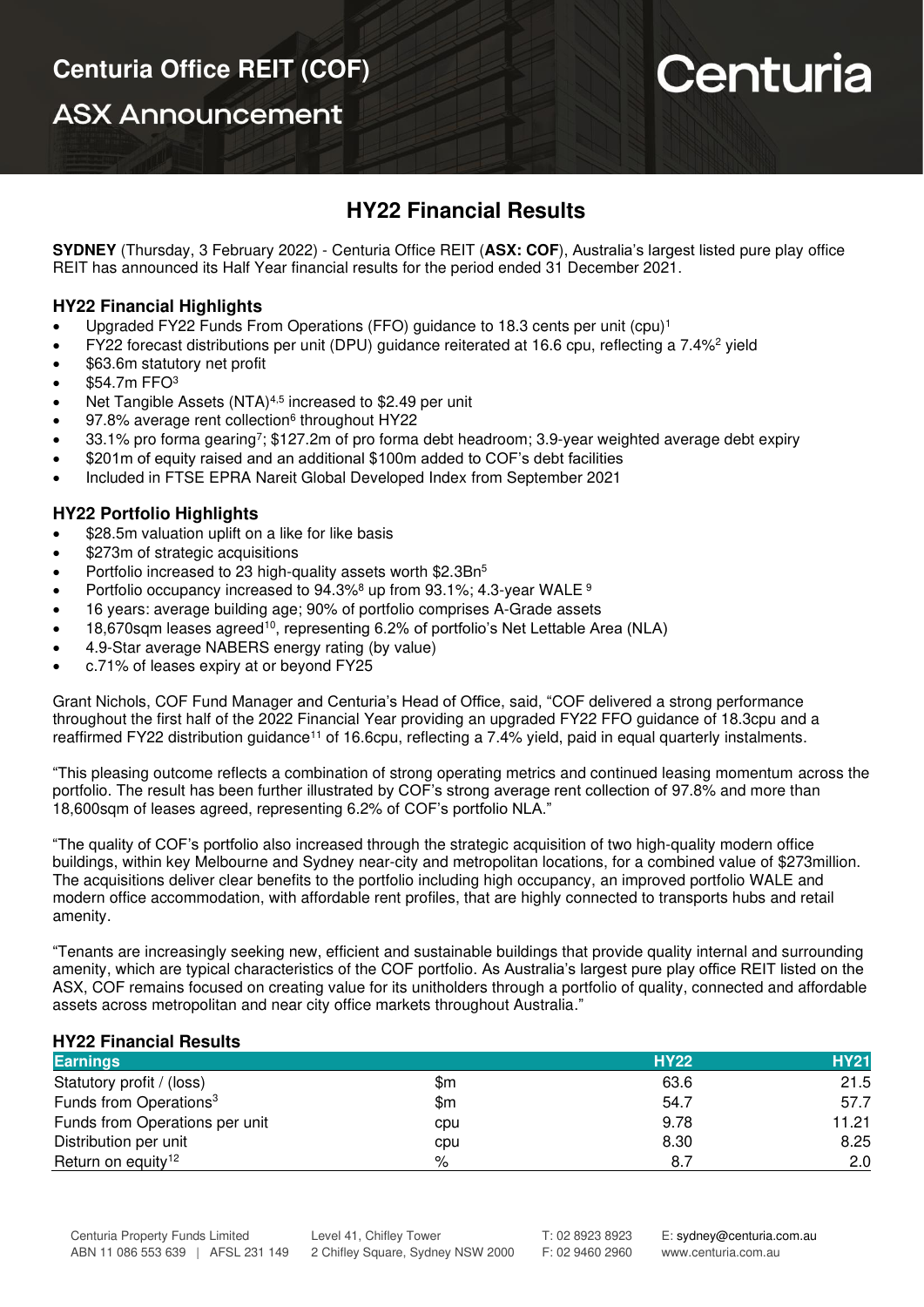### **Centuria Office REIT (COF)**

## **ASX Announcement**

## Centuria

| <b>Balance sheet</b>      |     | ا Pro forma HY22 <sup>5</sup> | <b>HY22</b> | <b>FY21</b> |
|---------------------------|-----|-------------------------------|-------------|-------------|
| <b>Total Assets</b>       | \$m | 2,394.9                       | 2,398.7     | 2,068.9     |
| NTA per unit <sup>4</sup> | w   | 2.49                          | 2.50        | 2.48        |
| Gearing <sup>13</sup>     | %   | 33.1                          | 31.1        | 33.5        |

Statutory net profit for HY22 was \$63.6million, with Funds from Operations of \$54.7 million. Distributions were in line with FY22 guidance provided. Due to leasing success at 35 Robina Town Centre Drive, Robina, QLD and other positive portfolio leasing outcomes, COF's FY22 FFO guidance was upgraded from 18.0cpu to 18.3cpu during the period.

Completed valuations reflect ongoing strong investment demand for quality office assets. Like for like portfolio revaluations as at 31 December 2021 increased by \$28.5million.

COF maintains a robust balance sheet with \$201 million of equity raised during the period and an additional \$100 million added to its debt facilities, providing a weighted debt maturity of 3.9 years and \$127.2million of headroom. COF has no debt tranche expiring before June 2024, a competitive all-in debt cost of approximately 2.3%<sup>14</sup> and maintains significant covenant headroom with a pro forma interest coverage ratio of 6.0x (covenant 2.0x) and loan to value ratio of 35.7% (covenant 50%). Pro forma gearing was maintained at 33.1%.

COF increased its investor relevance through FTSE EPRA Nareit Global Developed Index inclusion during September 2021, offering investors with another transparent and efficient means for comparing COF to global real estate peers.

| <b>Property Portfolio</b>               |       |             |             |
|-----------------------------------------|-------|-------------|-------------|
| <b>Portfolio Snapshot</b>               |       | <b>HY22</b> | <b>FY21</b> |
| Number of assets                        |       | 23          | 22          |
| Book value                              | \$m   | 2,322.0     | 2,014.3     |
| <b>WACR</b>                             | %     | 5.65        | 5.81        |
| Occupancy by area                       | %     | 94.3        | 93.1        |
| WALE by gross income                    | years | 4.3         | 4.3         |
| Leases agreed by area                   | sam   | 18,670      | 52,077      |
| Average NABERS energy rating (by value) | stars | 4.9         | 4.7         |
| Average NABERS water rating (by value)  | stars | 4.1         | 3.2         |
| Average building age (by value)         | vears | 16.1        | 16.8        |

COF's portfolio expanded to 23 high-quality office assets worth \$2.3billion, while occupancy increased to 94.3% (from 93.1% in June 2021) and its WALE was maintained at a healthy 4.3 years. COF benefits from a young portfolio with an average building age of 16 years. Younger buildings are generally more efficient than older generation buildings and are attracting stronger levels of tenant demand. Approximately 90% of COF's portfolio comprises A-Grade assets.

The positive building attributes extend to the REIT's recent acquisitions, totalling more than \$273million. The acquisitions include 100% ownership of 101 Moray Street, South Melbourne VIC and the remaining 50% interest in 203 Pacific Highway, St Leonards, NSW.

COF also benefitted from strong leasing activity during the period, with 18,670 sqm of leases agreed, representing 6.2% of portfolio NLA. This includes 14 new leases across 4,854sqm and nine lease renewals across 13,816sqm. Across COF's portfolio, 72% of tenants lease more than 2,000sqm, indicating considerable demand from large tenants for quality metropolitan and near-city office assets.

The REIT increased occupancy to 100% across two Queensland properties during the half. This was particularly pleasing at 35 Robina Town Centre Drive, Gold Coast, where Concentrix has renewed its c.5,500sqm tenancy for three years, which, together with other agreed leases, improved the building's occupancy to 100% and extended the WALE to 2.7 years.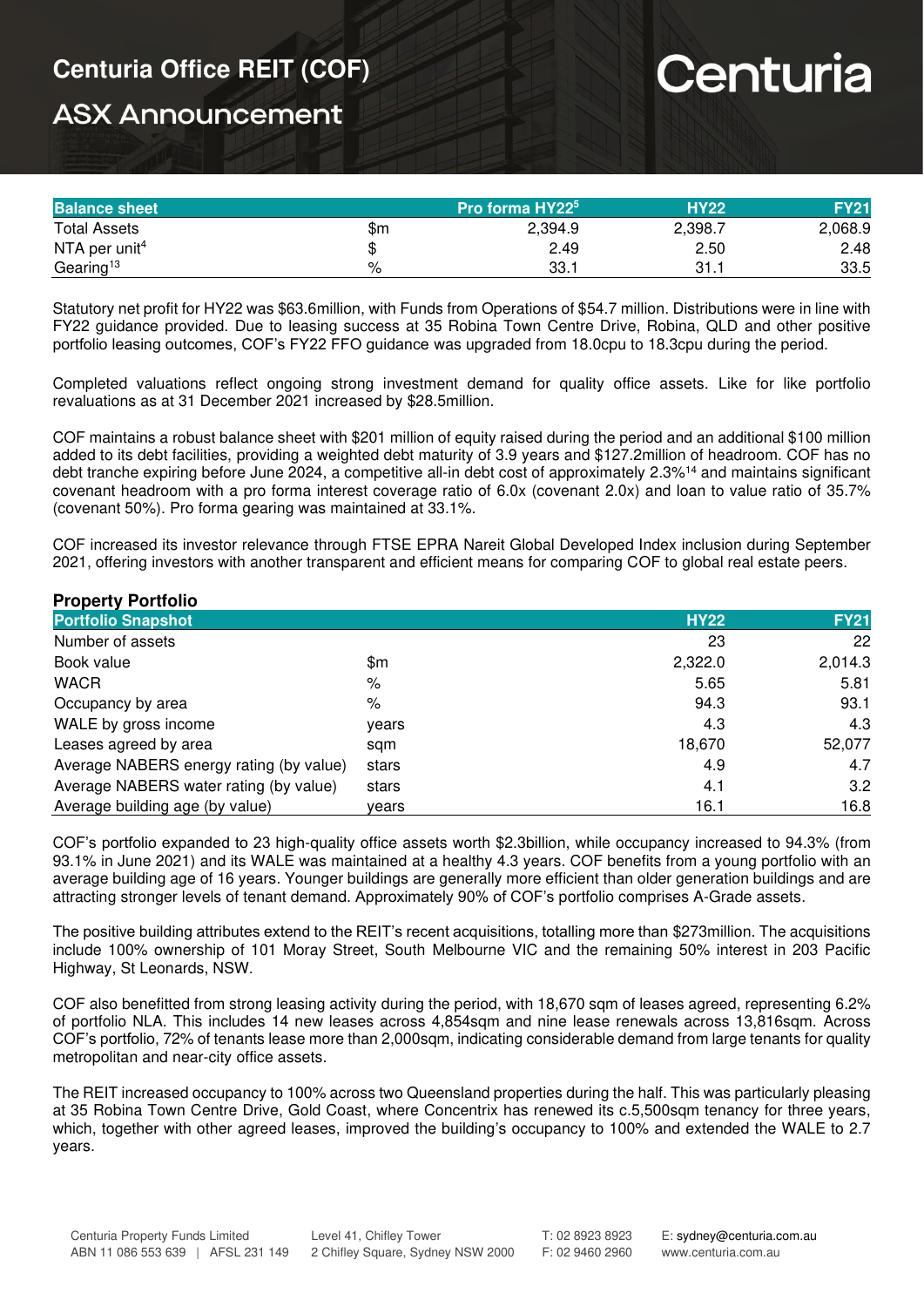## **Centuria Office REIT (COF)**

**ASX Announcement** 

# Centuria

Through active tenant relations and effective asset management, 71% of the portfolio's leases will expire at or beyond FY25. COF's diversified revenue streams are further supported by quality tenants with c.80% of portfolio income derived from Government, ASX-listed and multinational tenants.

Rent collections averaged a healthy 97.8% throughout HY22, testament to COF's quality tenants.

#### **Sustainability**

COF benefits from Centuria Capital Group's (ASX: CNI or Centuria) three-fold sustainability approach defined by: "Conscious of Climate Change," "Valued Stakeholders," and "Responsible Business Principles" with each area aligned to either an environment, social or governance theme. In October 2021, Centuria published its first Sustainability Report containing details relating to the Group's Environment Social Governance (ESG) initiatives, including those undertaken by COF.

Throughout HY22, Centuria and COF implemented further ESG initiatives including initial disclosures aligned to the Task Force on Climate-Related Financial Disclosures (TCFD), disclosures aligned to Global Reporting Initiative (GRI) Sustainability Reporting Standards and delivery of Centuria's second Modern Slavery Statement.

Specific to the environment, high level physical climate risk assessments of COF assets are ongoing. COF achieved a strong 4.9-Stars average NABERS energy rating (by value), up from 4.5-Stars during the previous corresponding period. Furthermore, COF has disclosed its FY20 and FY21 energy and water consumption, greenhouse gas emissions (Scope 1 and 2), and their respective intensities.

#### **Summary & Outlook**

Mr Nichols, commented, "In recent months, Australia has benefited from an uptick in white collar employment, with Australia's unemployment rate at its lowest level in 13 years<sup>15</sup>. This improvement in employment levels has translated into stronger tenant demand for office accommodation with 185,000 sqm<sup>16</sup> of positive net absorption across Australian office markets in the three months to 31 December 2021.

"We see this positive momentum continuing with tenants gravitating towards higher quality accommodation in newgeneration buildings that provide COVID-safe work environments, efficient floorplates, improved amenities and competitively-priced accommodation. Furthermore, there is increased demand to be located in areas that provide short commutes to improve employee satisfaction and attract the best talent.

"Though COVID-19 continues to impact office markets, Australia has one of the highest vaccination rates in the world, with one of the lowest mortality rates. Backed by the strength of the Australian economy, we expect to see tenant demand for Australian office improving throughout 2022.

"In conclusion, COF continues to maintain a healthy balance sheet while its portfolio benefits from high-quality modern office buildings leased to strong tenant covenants. It remains in a strong position to continue delivering a compelling performance throughout FY22."

#### **HY22 Results Presentation**

In addition to the HY22 Results Presentation, COF is providing a market briefing, which will be made available via the [Centuria website.](https://centuria.com.au/office-reit/investor-centre/)

$$
-\text{Ends}-
$$

#### **For more information or to arrange an interview, please contact:**

| Centuria Office REIT<br>Centuria Capital Limited<br>Centuria Capital Limited<br>Phone: 02 8923 8923<br>Phone: 02 8923 8923<br>Phone: 02 8923 8923<br>Email: grant.nichols@centuria.com.au<br>Email: tim.mitchell@centuria.com.au | <b>Grant Nichols</b><br>Fund Manager – COF | <b>Tim Mitchell</b><br><b>Group Head of Investor Relations</b> | Alexandra Koolman<br><b>Group Communications Manager</b><br>Email: alexandra.koolman@centuria.com.au |
|----------------------------------------------------------------------------------------------------------------------------------------------------------------------------------------------------------------------------------|--------------------------------------------|----------------------------------------------------------------|------------------------------------------------------------------------------------------------------|
|----------------------------------------------------------------------------------------------------------------------------------------------------------------------------------------------------------------------------------|--------------------------------------------|----------------------------------------------------------------|------------------------------------------------------------------------------------------------------|

Level 41, Chifley Tower

T: 02 8923 8923 F: 02 9460 2960 E: [sydney@centuria.com.au](mailto:sydney@centuria.com.au)  www.centuria.com.au